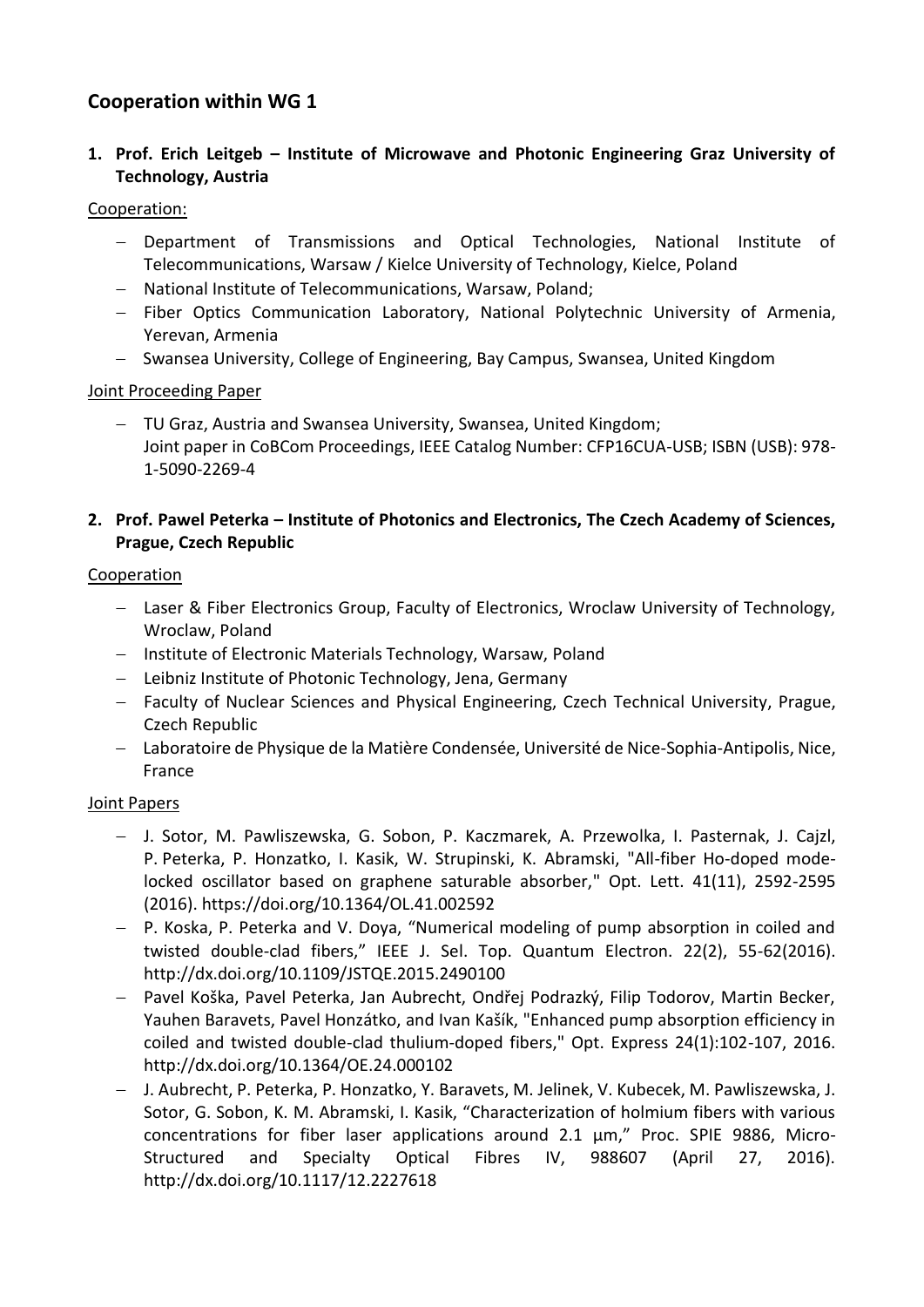#### **3. Prof. Laetitia Petit – Optoelectronics Research Centre, Tampere University of Technology, Tampere, Finland**

#### Cooperation

- Politecnico di Torino, Dipartimento di Scienza Applicata e Tecnologia (DISAT) and INSTM UdR Torino Politecnico, Torino, Italy
- Istituto Superiore Mario Boella, Torino, Italy
- IFN CNR, CSMFO Lab., Povo (TN), Italy

## Joint Papers + Proceedings

- $-$  "Effect of the addition of Al<sub>2</sub>O<sub>3</sub>, TiO<sub>2</sub> and ZnO on the thermal, structural and luminescence properties of Er<sup>3+</sup>-doped phosphate glasses", P. Lopez-Iscoa, L. Petit, J. Massera, D. Janner, N. G. Boetti, D. Pugliese, S. Fiorilli, C. Novara, F. Giorgis, D. Milanese, Journal of Non-Crystalline Solids, 460 (2017) 161-168
- $-$  "Effect of partial crystallization on the thermal, structural and Er<sup>3+</sup> luminescence properties of phosphate glasses", P. Lopez-Iscoa, L. Petit, J. Massera, D. Milanese, D. Janner, N. G. Boetti, D. Pugliese, C. Novara, S. Fiorilli, M. Salvo, M. Ferraris, EMN Meeting on Photonics 2016, Barcelona (Spain) September 19th to 23th, 2016.
- $-$  "Synthesis and characterization of Er<sup>3+</sup>-doped Al<sub>2</sub>O<sub>3</sub>, TiO<sub>2</sub> and TiO<sub>2</sub>@SiO<sub>2</sub> core-shell structure nanoparticles and their incorporation into phosphate glasses", P. Lopez-Iscoa, M. Ferrari, M. Salvo, D. Milanese, L. Petit, J. Massera, G. Baldi, FOTONICA, June 6-8, Roma, Italy (2016)
- "Design, synthesis and characterization of innovative glasses with erbium-doped nanoparticles", P Lopez-Iscoa, L. Petit, J. Massera, D. Milanese, G. Baldi, M. Salvo, M. Ferrari, Glass and Optical Materials division Spring meeting, May 22-26, Madison/WI, USA (2016)

## **4. Prof. Anthony C. Boucouvalas, FIEEE, FIET, FRSA. University of Peloponnese, Department of Informatics and Telecommunications. Terma Karaiskaki, Tripoli, Greece**

#### Joint Papers + Proceedings

- "A Direct Formula for Ultra-large Effective Area Fibers Design with Top-hat Intensity Profile", Christos Thraskias, Anthony Boucouvalas, IEEE Journal of Quantum Electronics, 53 (1), 2017,
- "Design of Arbitrary Shape Higher Order Mode Electric Field in Optical Fibers for High Power Applications", Christos Thraskias, Anthony Boucouvalas , Journal of Lightwave Technology, 34 (21), 5056 – 5062, 2016.
- "Gain-guided optical fibre refractive index synthesis starting from arbitrary modal electric field", Christos Thraskias, A. C. Boucouvalas, Electronics Letters, 51 (18), 1435 – 1437 (2015)

## **5. Prof. Daniel Milanese – Institute of Materials Physics and Engineering, Department of Applied Science and Technology, POLITECNICO DI TORINO, Italy**

#### Cooperation

- Institute of Electronic Structure and Laser (IESL), Foundation for Research and Technology -Hellas (FORTH), Heraklion, Crete, Greece
- Cyprus University of Technology
- Optoelectronics Research Centre, Tampere University of Technology, Tampere, Finland
- Instituto Superiore Mario Boella, Torino, Italy
- CNR-IFN, Istituto di Fotonica e Nanotecnologie, Trento, Italy
- Optoelectronics Research Centre, University of Southampton, UK

#### Joint Papers + Proceedings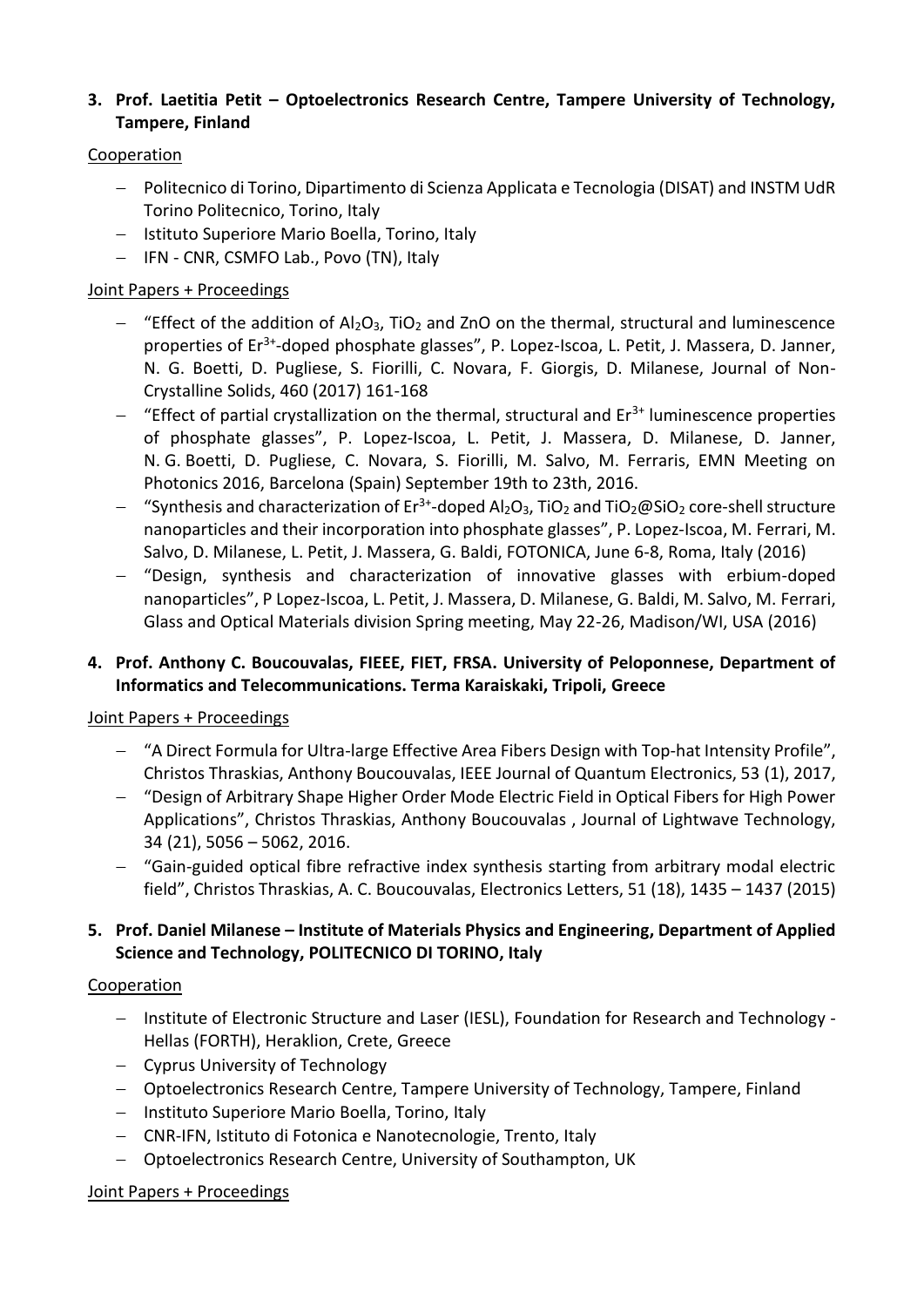- "Novel biocompatible and resorbable UV-transparent phosphate glass based optical fiber", E. Ceci-Ginistrelli, D. Pugliese, N. G. Boetti, G. Novajra, A. Ambrosone, J. Lousteau, C. Vitale-Brovarone, S. Abrate, D. Milanese, Optical Mater Express 6 (6), 2040 – 2051 (2016)
- "Concentration quenching in an Er-doped phosphate glass for compact optical lasers and amplifiers", D. Pugliese, N. G. Boetti, J. Lousteau, E. Ceci-Ginistrelli, E. Bertone, F. Geobaldo, D. Milanese, Journal of Alloys and Compounds, 657 (2016), 678e683
- "Drug release kinetics from biodegradable UV-transparent hollow calcium-phosphate glass fibers", E. Ceci-Ginistrelli, C. Pontremoli, D. Pugliese, N. Barbero, N. G. Boetti, C. Barolo, S. Visentin, D. Milanese, Materials Letters 191, 116–118 (2017)
- "Bragg grating UV inscription in a bioresorbable phosphate glass optical fiber", M. Konstantakia, S. Pissadakis, D. Pugliese, E. Ceci-Ginistrelli, N. G. Boetti, D. Milanese, ICTON 2016, We.C6.1

# **6. Prof. Alicia Durán – Instituto de Cerámica y Vidrio, Campus de Cantoblanco, Madrid, SPAIN**

## Cooperation

- Bialystok University of Technology, Faculty of Electrical Engineering, Department of Power Engineering Photonics and Lighting Technology
- AGH University of Science and Technology, Faculty of Materials Science and Ceramics, Krakow, Poland

## **7. Dr. Maurizio Ferrari – IFN-CNR Institute for Photonics and Nanotechnologies, Trento, Italy**

## Cooperation

- Institute of Low Temperature and Structure Research, Polish Academy of Science, PAS, Wroclaw, Poland
- AGH University of Science and Technology, Faculty of Materials Science and Ceramics, Krakow, Poland
- Bialystok University of Technology, Wiejska 45 Street, 15-351 Bialystok, Poland
- Center of Excellence for Advanced Materials and Sensing Devices, Ruder Boskovic Institute, Zagreb, Croatia
- Optoelectronics Research Centre, Tampere University of Technology, Tampere, Finland
- CSIC Instituto de Cerámica y Vidrio, Madrid, Spain
- Institut des Sciences Chimiques de Rennes, Université de Rennes Campus de Beaulieu, Rennes, France
- College of Engineering Swansea University, Singleton Park Swansea, UK
- Faculty of Physics, Astronomy and Informatics is one of the 16 faculties of Nicolaus Copernicus University in Toruń, Poland
- Institute of Materials Research and Quantum Engineering, Poznan University of Technology, Poznan, Poland
- Politecnico di Bari, DEI Dipartimento di Ingegneria Elettrica e dell'Informazione, Bari, Italy
- IFN-CNR Institute for Photonics and Nanotechnologies, Milano, Italy
- Departamento de Quımica, Faculdade de Filosofia, Ciencias e Letras de Ribeirao Preto, Universidade de Sao Paulo, SP, Brazil
- Grupo de Optica cuántica, Departamento de Física, Universidad del Valle, Cali, Colombia
- IFAC-CNR Sesto Fiorentino, Firenze, Italy
- Department of Physics, Politecnico di Milano, Milano, Italy

#### Joint Papers + Proceedings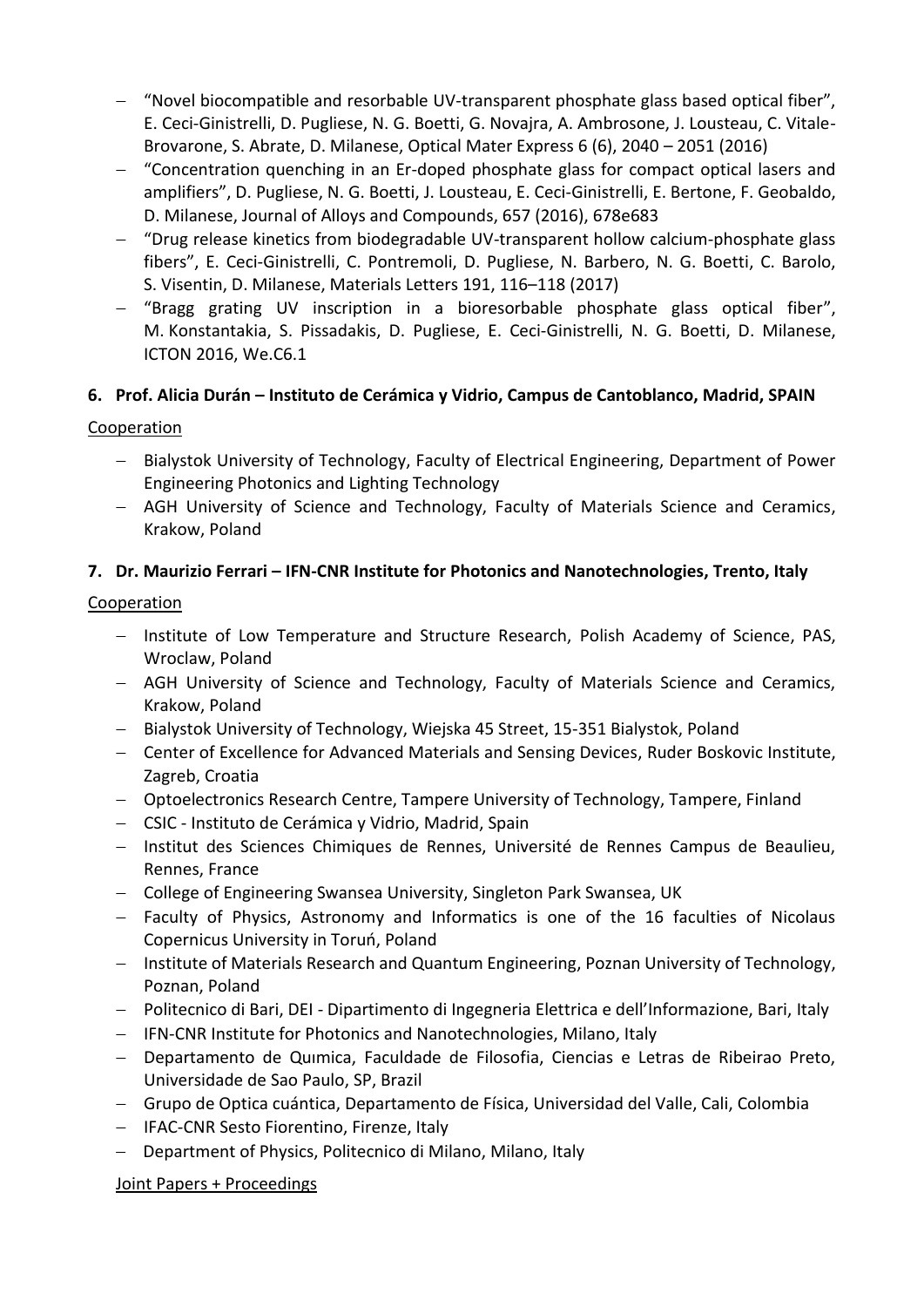- A. Lukowiak, L. Zur, T. Ngoc Lam Tran, M. Meneghetti, S. Berneschi, G. N. Conti, S. Pelli, C. Trono, B.N. Shivakiran Bhaktha, D. Zonta, S. Taccheo, G. C. Righini, M. Ferrari, "Sol–Gel-Derived Glass-Ceramic Photorefractive Films for Photonic Structures"; Crystals 7 (2017) pp. 61\_1/7; doi:10.3390/cryst7020061
- M. C. Falconi, G. Palma, R. Chahal, F. Starecki, V. Nazabal, J. Troles, J.-L. Adam, S. Taccheo, M. Ferrari, F. Prudenzano, "Dysprosium-Doped Chalcogenide Master Oscillator Power Amplifier (MOPA) for Mid-IR Emission" Journal of Lightwave Technology, 35 (2017) pp. 265- 273; doi: 10.1109/JLT.2016.2632531
- A. de Pablos-Martin, D. Ristic, A. Durán, M. Ferrari, M. J. Pascual, "Crystallization and optical properties of Tm<sup>3+</sup>/Yb<sup>3+</sup>- co-doped KLaF<sub>4</sub> glass-ceramics" Cryst Eng Comm 19 (2017) pp 267-274; doi: 10.1039/c6ce01845a
- A. Lukowiak, A. Chiasera, A. Chiappini, G. C. Righini, M. Ferrari, "Active Sol-Gel Materials, Fluorescence Spectra and Lifetimes" in Handbook of Sol-Gel Science and Technology (2016) pp. 1-43, Springer International Publishing AG Eds. Lisa Klein, Mario Aparicio, Andrei Jitianu Print ISBN: 978-3-319-19454-7; Online ISBN: 978-3-319-19454-7; doi: 10.1007/978-3-319- 19454-7\_48-1
- L. Zur, T. Ngoc Lam Tran, M. Meneghetti, M. Ferrari, "Sol-gel derived SnO<sub>2</sub>-based photonic systems" in Handbook of Sol-Gel Science and Technology (2016) pp. 1-19, Springer International Publishing AG Eds. Lisa Klein, Mario Aparicio, Andrei Jitianu; Print ISBN: 978-3- 319-19454-7; Online ISBN: 978-3-319-19454-7; doi: 10.1007/978-3-319-19454-7\_116-1
- S. Ghosh, S. Valligatla, A. Lukowiak, A. Chiasera, M. Ferrari, B. N. Shivakiran Bhaktha, "Timeresolved photoluminescence studies in Eu-doped  $SiO<sub>2</sub> - HfO<sub>2</sub> - ZnO$  glass-ceramic waveguides"; Ceramic International 43 (2017) pp. 1145-1149; doi: 10.1016/j.ceramint.2016.10.055
- L. Zur, T. Ngoc Lam Tran, M. Meneghetti, T. Thanh Van Tran, A. Lukowiak, A. Chiasera, D. Zonta, M. Ferrari, G. C. Righini; "Tin-dioxide nanocrystals as Er<sup>3+</sup> luminescence sensitizers: formation of glass-ceramics thin films and their characterization"; Optical Materials 63 (2017) pp. 95-100; doi: 10.1016/j.optmat.2016.08.041
- A. Chiasera, I. Vasilchenko, D. Dorosz, M. Cotti, S. Varas, E. Iacob, G. Speranza, A. Vaccari, S. Valligatla, L. Zur, A. Lukowiak, G. C. Righini, M. Ferrari, "SiO<sub>2</sub>-P<sub>2</sub>O<sub>5</sub>-HfO<sub>2</sub>-Al<sub>2</sub>O<sub>3</sub>-Na<sub>2</sub>O glasses activated by  $Er^{3+}$  ions: from bulk sample to planar waveguide fabricated by rf-sputtering" Optical Materials 63 (2017) pp. 153-157; doi: 10.1016/j.optmat.2016.06.025
- M.C. Falconi, G. Palma, F. Starecki, V. Nazabal, J. Troles, J.-L. Adam, S. Taccheo, M. Ferrari, F. Prudenzano, "Recent Advances on Pumping Schemes for Mid-IR PCF Lasers" Proceedings of SPIE vol. 10100 (2017) pp. 1010002-1/7 doi: 10.1117/12.2251710 Invited paper SPIE Photonic West 2017 Optical Components and Materials XIV
- L. Zur, T. Ngoc Lam Tran, M. Meneghetti, S. Varas, C. Armellini, D. Ristic, A. Chiasera, F. Scotognella, S. Pelli, G. Nunzi Conti, B. Boulard, D. Zonta, D. Dorosz, A. Lukowiak, G. C. Righini, R. Ramponi, M. Ferrari, "Glass and Glass-Ceramic Photonic Systems" Proceedings of SPIE vol. 10106 (2017) pp. 1010603-1/12; doi: 10.1117/12.2254965; Invited paper SPIE Photonic West 2017 Integrated Optics: Devices, Materials, and Technologies XXI.
- J. Zmojda, M. Kochanowic, P. Milusk, G. C. Righini, M. Ferrari, D. Dorosz, "Investigation of upconversion luminescence in  $Yb^{3+}/Tm^{3+}/Ho^{3+}$  triply doped antimony-germanate glass and double-clad optical fiber" Optical Materials 58 (2016) pp. 279-284; doi: 10.1016/j.optmat.2016.05.061
- M. C. Falconi, G. Palma, F. Starecki, V. Nazabal, J. Troles, S. Taccheo, M. Ferrari, F. Prudenzano, "Design of an Efficient Pumping Scheme for Mid-IR  $Dy^{3+}$ : Ga<sub>5</sub>Ge<sub>20</sub>Sb<sub>10</sub>S<sub>65</sub> PCF Fiber Laser" IEEE Photonics Technol. Letters, 28 (2016) pp. 1984-1987; doi: 10.1109/LPT.2016.2581022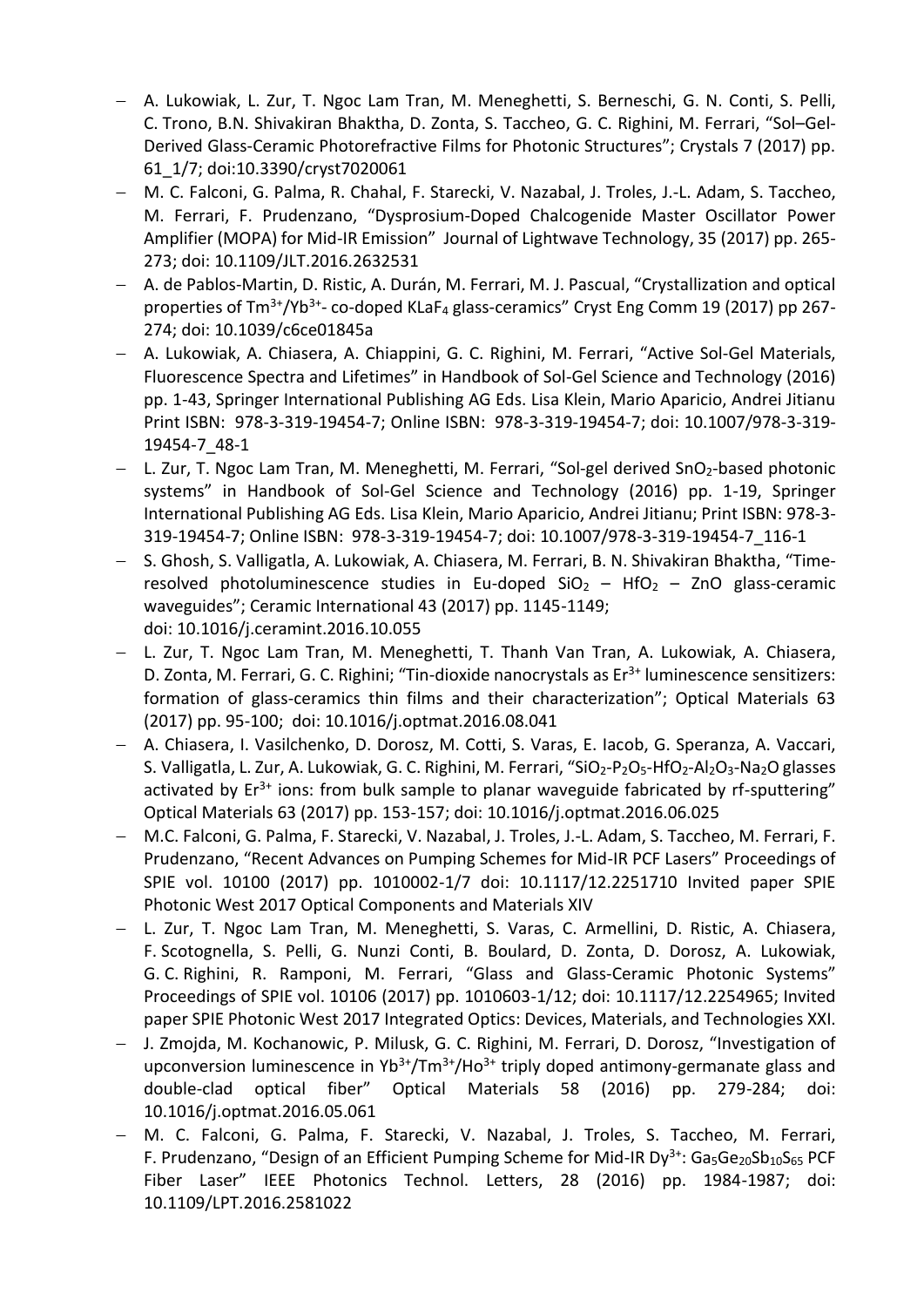- A. Chiasera, F. Scotognella, S. Valligatla, S. Varas, J. Jasieniak, L. Criante, A. L.ukowiak, D. Ristic, R. Rocha Gonçalves, S. Taccheo, M. Ivanda, G. C. Righini, R. Ramponi, A. Martucci, M. Ferrari, "Glass-based 1-D dielectric microcavities" Optical Materials 61 (2016) pp. 11-14; doi: 10.1016/j.optmat.2016.04.014
- M. C. Falconi, G. Palma, F. Starecki, V. Nazabal, J. Troles, J.–L. Adam, S. Taccheo, M. Ferrari, F. Prudenzano, "Novel pumping schemes of Mid-IR photonic crystal fiber lasers for aerospace applications" Proceedings ICTON 2016 18th International Conference on Proceedings Transparent Optical Networks (ICTON), 2016 Invited paper, IEEE Xplore, IEEE Conference Publications, pp.1-5; doi: 10.1109/ICTON.2016.7550623
- J. Zmojda, M. Kochanowicz, P. Miluski, A. Lukowiak, W. A. Pisarski, J. Pisarska, M. Marciniak, M. Ferrari, G. Righini, M. Sitarz, and D. Dorosz, "Rare-Earth Doped Optical Fibers with Nano-Phase Glass-Ceramic Structures" Proceedings ICTON 2016 18th International Conference on Proceedings Transparent Optical Networks (ICTON), 2016 Invited paper, IEEE Xplore, IEEE Conference Publications, pp.1-4; doi: 10.1109/ICTON.2016.7550679
- A. Chiasera, I. Vasilchenko, D. Dorosz, S. Varas, E. Iacob, G. Speranza, A. Vaccari, S. Valligatla, L. Z. Zur, A. Lukowiak, G. C. Righini, M. Ferrari, "Rf-sputtering derived phosphosilicate planar waveguides activated by Er<sup>3+</sup> ions" Proceedings ICTON 2016 18th International Conference on Proceedings Transparent Optical Networks (ICTON), 2016 Invited paper, IEEE Xplore, IEEE Conference Publications, pp.1-4; doi: 10.1109/ICTON.2016.7550590
- R. Fernández-Gonzáleza, J. J. Velázquez, V. D. Rodríguez, F. Rivera-López, A. Lukowiak, A. Chiasera, M. Ferrari, R.R. Gonçalves, J. Marrero-Jereza, F. Lahoz and P. Núñeza "Luminescence and structural analysis of Ce<sup>3+</sup>, Er<sup>3+</sup> doped and Ce<sup>3+</sup>-Er<sup>3+</sup> codoped Ca<sub>3</sub>Sc<sub>2</sub>Si<sub>3</sub>O<sub>12</sub> garnets: Influence of the doping concentration in the energy transfer processes"; RSC Adv. 6 (2016) pp.15054-15061; doi: 10.1039/C5RA22630A
- A. Bouajaj, S. Belmokhtar, M. R. Britel, C. Armellini, B. Boulard, F. Belluomo, A. Di Stefano, S. Polizzi, A. Lukowiak, M. Ferrari, F. Enrichi, "Tb $3+/Yb^3+$  codoped silica-hafnia glass and glassceramic waveguides to improve the efficiency of photovoltaic solar cells"; Optical Materials 52 (2016) pp. 62-68; doi: 10.1016/j.optmat.2015.12.013
- A. Chiappini, A. Lukowiak, I. Vasilchenko, D. Ristic, S. Normani, A. Chiasera, B. Boulard, D. Dorosz, F. Scotognella, A. Vaccari, S. Taccheo, S. Pelli, G. N. Conti, R. Ramponi, G. C. Righini, R. R. Gonçalves, M. K. Abd Rahman, M. Ferrari "Glass-based Confined Structures Enabling Light Control"; American Institute of Physics (AIP) Conference Proceeding 1657 (2015) pp. 030005-1/8 doi: 10.1063/1.4915155
- A. Chiasera , J. Jasieniak, S. Normani, S. Valligatla, A. Lukowiak, S. Taccheo, D. Narayana Rao, G. C. Righini, M. Marciniak, A. Martucci, M. Ferrari "Hybrid 1-D dielectric microcavity: Fabrication and spectroscopic assessment of glass-based sub-wavelength structures" Ceramics International 41 (2015) pp. 7429-7433; doi: 10.1016/j.ceramint.2015.02.059
- F. Scotognella, A. Chiasera, L. Criante, E. Aluicio-Sarduy, S. Varas, S. Pelli, A. Lukowiak, G. C. Righini, R. Ramponi, M. Ferrari, "Metal oxide one dimensional photonic crystals made by RF sputtering and spin coating" Ceramics International 41 (2015) pp. 8655-8659; doi: 10.1016/j.ceramint.2015.03.077
- C. Goyes, E. Solarte, S. Valligatla, A. Chiappini, A. Chiasera, C. Armellini, M. Mazzola, S. Varas, A. Carpentiero, F. Scotognella, S. Pelli, F. Prudenzano, A. Vaccari, D. Narayana Rao, S. Taccheo, A. Łukowiak, D. Dorosz, M. Marciniak, B. Boulard, R. Rocha Gonçalves, R. Ramponi, Giancarlo C. Righini, and Maurizio Ferrari, "Glass-Ceramics for Photonics: Laser Material Processing" Invited paper Proceedings ICTON 2015, 17th International Conference on Transparent Optical Networks, Budapest, Hungary, July 5-9, 2015. Page(s):  $1 - 4$ , doi: 10.1109/ICTON.2015.7193488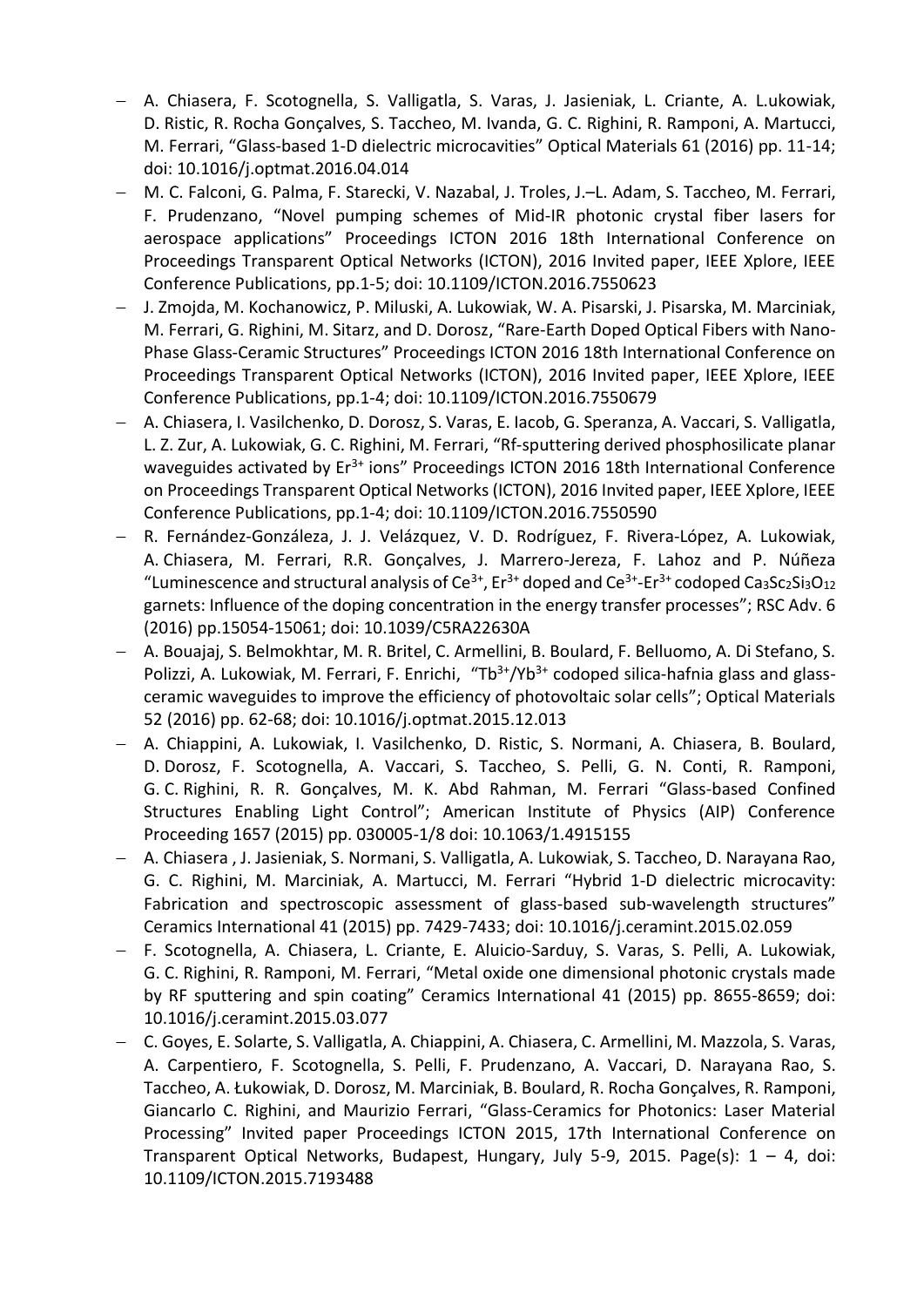- D. Dorosz, M. Kochanowicz, J. Zmojda, P. Miluski, M. Marciniak, A. Chiasera, A. Chiappini, I. Vasilchenko, M. Ferrari, G. Righini "Rare-Earth Doped Materials for Optical Waveguides" Invited paper Proceedings ICTON 2015, 17th International Conference on Transparent Optical Networks, Budapest, Hungary, July 5-9, 2015. Page(s): 1 – 5, doi: 10.1109/ICTON.2015.7193546
- H. Gebavi, T. Robin, D. Mechin, M. Ferrari, S. Taccheo; "Photodarkening and photobleaching impact on 1030 nm fiber laser emission"; Journal of Optics 17 (2015) pp. 035603-1/4; doi: 10.1088/2040-8978/17/3/035603
- D. Ristic, S. Guddala, A. Chiappini, G. Alombert-Goget, A. Lukowiak, R. Ramponi, G. C. Righini, M. Ivanda, M. Ferrari, "Thermo optical coefficient of tin-oxide films measured by ellipsometry" Journal of Applied Physics 118 (2015) pp. 215306-1/5; doi: 10.1063/1.4937146
- B. Boulard, T. T. T. Van, A. Łukowiak, A. Bouajaj, R. R. Gonçalves, A. Chiappini, A. Chiasera, W. Blanc, A. Duran, S. Turrell, F. Prudenzano, F. Scotognella, R. Ramponi, M. Marciniak, G. C. Righini, M. Ferrari, "Photonic glass-ceramics: consolidated outcomes and prospects" Proceedings of SPIE Vol.9364 (2015) pp. 93640Z-1/10; Invited paper; doi: 10.1117/12.2078263

### **8. Prof. Virginie Nazabal / Prof. Johann Troles – Institut des Sciences Chimiques de Rennes, Université de Rennes Campus de Beaulieu, Rennes, France**

## Cooperation

- CIMAP, University of Caen, France
- FOTON, University of Rennes, France
- XLIM-Institute, University of Limoges, France
- Czech Republic : Department of Graphic Arts and Photophysics, Faculty of Chemical Technology, University of Pardubice, (2016- STSM)
- Finland : Tampere University of Technology, Tampere
- Italy : Department of Electrical and Information Engineering, Politecnico di Bari,
- Italy: University of Trento
- Norway : Department of Physics, NTNU Norwegian University of Science and Technology, (2017- STSM)
- Wales : Institute of Advanced Telecommunications, Swansea University

#### Joint Papers + Proceedings

- M. C. Falconi, G. Palma, F. Starecki, V. Nazabal, J. Troles, J. L. Adam, S. Taccheo, M. Ferrari, and F. Prudenzano, "Dysprosium-Doped Chalcogenide Master Oscillator Power Amplifier (MOPA) for Mid-IR Emission," Journal of Lightwave Technology 35, 265-273 (2017).
- M. C. Falconi, G. Palma, F. Starecki, V. Nazabal, J. Troles, S. Taccheo, M. Ferrari, and F. Prudenzano, "Design of an Efficient Pumping Scheme for Mid-IR Dy3+:Ga5Ge20Sb10S65 PCF Fiber Laser," IEEE Photonics Technology Letters 28, 1984-1987 (2016).
- J. Rocherulle, J. Massera, H. Oudadesse, L. Calvez, J. Troles, and X. H. Zhang, "Heat capacities of crystalline and glassy lithium metaphosphate up to the transition region," Journal of Thermal Analysis and Calorimetry 123, 401-407 (2016).
- K. Sutorova, L. Prokes, V. Nazabal, E. Baudet, J. Havel, and P. Nemec, "Laser Desorption Ionization Time-of-Flight Mass Spectrometry of Glasses and Amorphous Films from Ge-As-Se System," J. Am. Ceram. Soc. 99, 3594-3599 (2016).
- E. Baudet, A. Gutierrez-Arroyo, P. Němec, L. Bodiou, J. Lemaitre, O. De Sagazan, H. Lhermitte, E. Rinnert, K. Michel, B. Bureau, J. Charrier, and V. Nazabal, "Selenide sputtered films development for MIR environmental sensor," Optical Materials Express 6, 2616-2627 (2016).